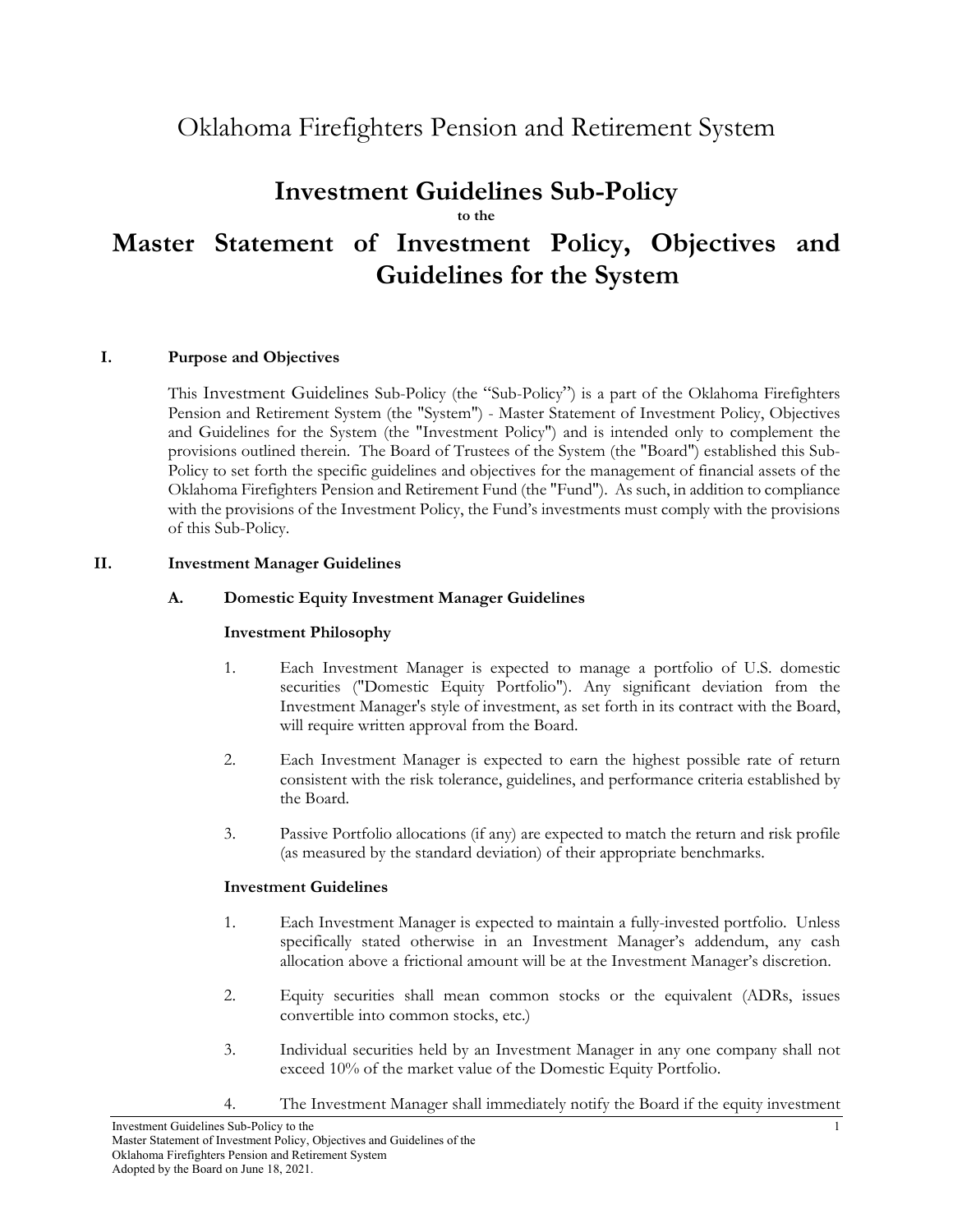under management by the Investment Manager on behalf of all of its clients in any company exceeds 5% of the total market capitalization of said company.

- 5. Notwithstanding the provisions of Section II.C. Cash Investment Guidelines, the investment manager may use exchange-traded funds for the purpose of short-term equitization of unused funds, including cash, in the account due to contribution or pending withdrawal.
- 6. It is expected that the Domestic Equity Portfolio will be prudently diversified by industry.
- 7. The Domestic Equity Portfolio Investment Managers are not authorized to utilize leverage.
- 8. The use of any derivative securities not defined in this section of the Sub-Policy by Domestic Equity Portfolio Investment Managers is covered under Section VII.A. (General Policies – Derivatives) of the Investment Policy.

#### **B. International Equity Investment Manager Guidelines**

#### **Investment Philosophy**

- 1 Each Investment Manager is expected to manage a portfolio of non-U.S. securities ("International Equity Portfolio"). Any significant deviation from the Investment Manager's investment style, as set forth in its contract with the Board, will require written approval from the Board.
- 2 Each Investment Manager is expected to earn the highest rate of return consistent with the risk tolerance, guidelines, and performance criteria established by the Board.
- 3 Passive Portfolio allocations (if any) are expected to match the return and risk profile (as measured by the standard deviation) of their appropriate benchmarks.

- 1 Each Investment Manager is expected to maintain a fully-invested portfolio. Unless specifically stated otherwise in an Investment Manager's addendum, any cash allocation above a frictional amount will be at the Investment Manager's discretion. The cash assets of the International Equity Portfolio may be invested in short-term fixed income investments (cash equivalents).
- 2 The International Equity Portfolio shall consist of non-U.S. issues, including ADRs, convertible bonds, and U.S. registered securities, whose principal markets are outside the U.S.
- 3. Individual securities held by an Investment Manager in any one company shall not exceed 10% of the market value of the International Equity Portfolio.
- 4. The Investment Manager shall immediately notify the Board if the equity investment under management by the Investment Manager on behalf of all of its clients in any company exceeds 5% of the total market capitalization of said company.
- 5. Notwithstanding the provisions of Section II.C. Cash Investment Guidelines, the investment manager may use exchange-traded funds for the purpose of short-term equitization of unused funds, including cash, in the account due to contribution or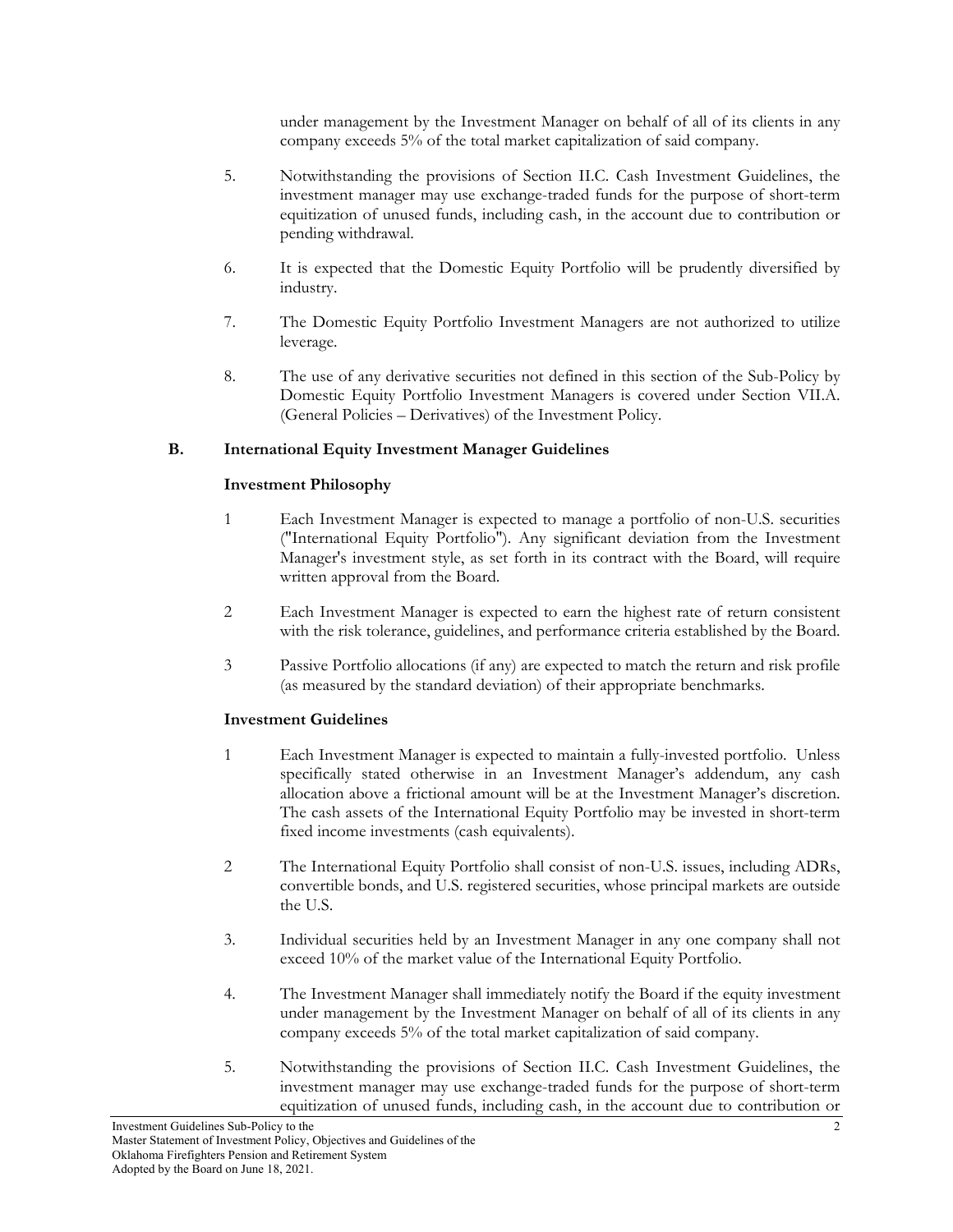pending withdrawal.

- 6 It is expected that the International Equity Portfolio will be prudently diversified by industry, market capitalization, region, and country. While there are no percentage limits with regard to country weightings, the Investment Manager should use prudent investment judgment under the circumstances.
- 7 Currency hedging by Investment Managers within the International Equity Portfolio is allowed up to 25%. Hedging positions should be reported quarterly by those Investment Managers employing this strategy.
- 8 The International Equity Portfolio Investment Managers are not authorized to utilize leverage.
- 9 The use of any derivative securities not defined in this section of the Sub-Policy by International Equity Portfolio Investment Managers is covered under Section VII.A. (General Policies – Derivatives) of the Investment Policy.

## **C. Other Equity Portfolio Guidelines**

## **Investment Philosophy**

- 1. Each Investment Manager is expected to manage a portfolio of securities that function as an equity equivalent portfolio ("Other Equity Portfolio"). Any significant deviation from the Investment Manager's style of investment, as set forth in its contract with the Board, will require written approval from the Board.
- 2. The Other Equity Portfolio may be implemented through the direct engagement of an Investment Manager and/or through a fund of funds approach. As such, the Other Equity Portfolio may consist of a diverse set of strategies that are unrelated or have significantly different implementation and function within both the Domestic Equity Portfolio and the overall Fund.
- 3. The primary emphasis of Investment Managers in the Other Equity Portfolio should be to provide additional diversification, return enhancement and/or risk reduction to the traditional long only equity markets.

- 1. Investment Managers within the Other Equity Portfolio will generally utilize some combination of the following securities and/or strategies:
	- a. Traditional equity and fixed income securities as well as currencies;
	- b. Short-Selling;
	- c. Futures, options, and other derivatives;
	- d. Leverage; and
	- e. Illiquid securities.
- 2. If Other Equity Portfolio strategies are accessed through a fund of funds approach, each Investment Manager will have complete discretion to determine the proper asset allocation among fund strategies within the provisions of these guidelines.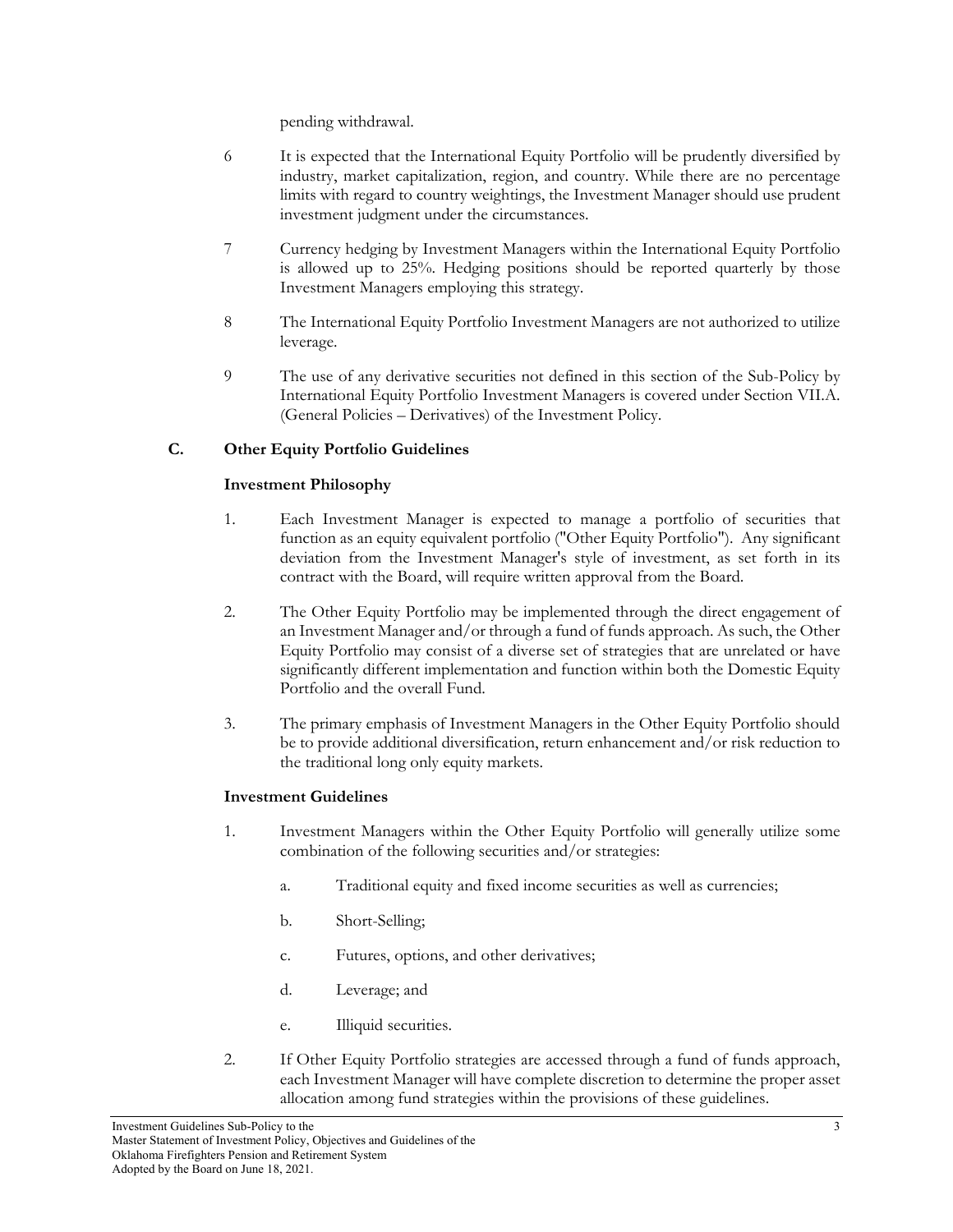- 3. As a surrogate to traditional equity Investment Managers in the Other Equity Portfolio should manage the portfolio in a style that is consist with the stated investment strategy and provide low correlation to the long only equity and fixed income markets.
- 4. As a surrogate to traditional equity, unless specifically stated otherwise in an Investment Manager addendum, Investment Managers are expected to prudently diversify the portfolio across market capitalization, geography, industry, and size of positions.
- 5. Investment Managers should make all attempts to avoid all issues relating to Unrelated Business Taxable Income (UBTI).

#### **D. Domestic Fixed Income Investment Manager Guidelines**

#### **Investment Philosophy**

- 1 Each Investment Manager is expected to manage a portfolio of U.S. fixed income securities ("Domestic Fixed Income Portfolio"). The objective of the Domestic Fixed Income Portfolio is to provide a positive rate of return and to reduce the overall volatility of the Fund's total investment portfolio. Any significant deviation from the Investment Manager's style of investment, as set forth in its contract with the Board, will require written approval from the Board.
- 2 Each Investment Manager is expected to earn the highest rate of return consistent with the risk tolerance, guidelines, and performance criteria established by the Board.
- 3 Passive Portfolio allocations (if any) are expected to match the return and risk profile (as measured by the standard deviation) of the relevant benchmark.

- 1. Obligations of the U.S. Government or U.S. Government agencies may be held in any amounts.
- 2. The original issue size of the securities selected by Investment Managers should be such to afford a high degree of marketability.
- 3. Corporate bonds that are obligations of U.S. corporations shall be diversified by issuer type, such as industry, utility, financial or telephone issues. No more than 5% of the Domestic Fixed Income Portfolio managed by the Investment Manager shall be invested in the obligations of any one corporate issuer.
- 4. No more than 5% of an Investment Manager's portfolio shall be invested in convertible securities or preferred stocks.
- 5. The Domestic Fixed Income Portfolio Investment Managers are not authorized to purchase or hold securities denominated in a foreign currency.
- 6. Securities must be rated at least "investment grade," or its equivalent, by at least two Nationally Recognized Statistical Rating Organizations (a "NRSRO") at the time of purchase.
- 7. Issues subsequently downgraded to "below investment grade" status after purchase by any of the NRSROs will trigger the following: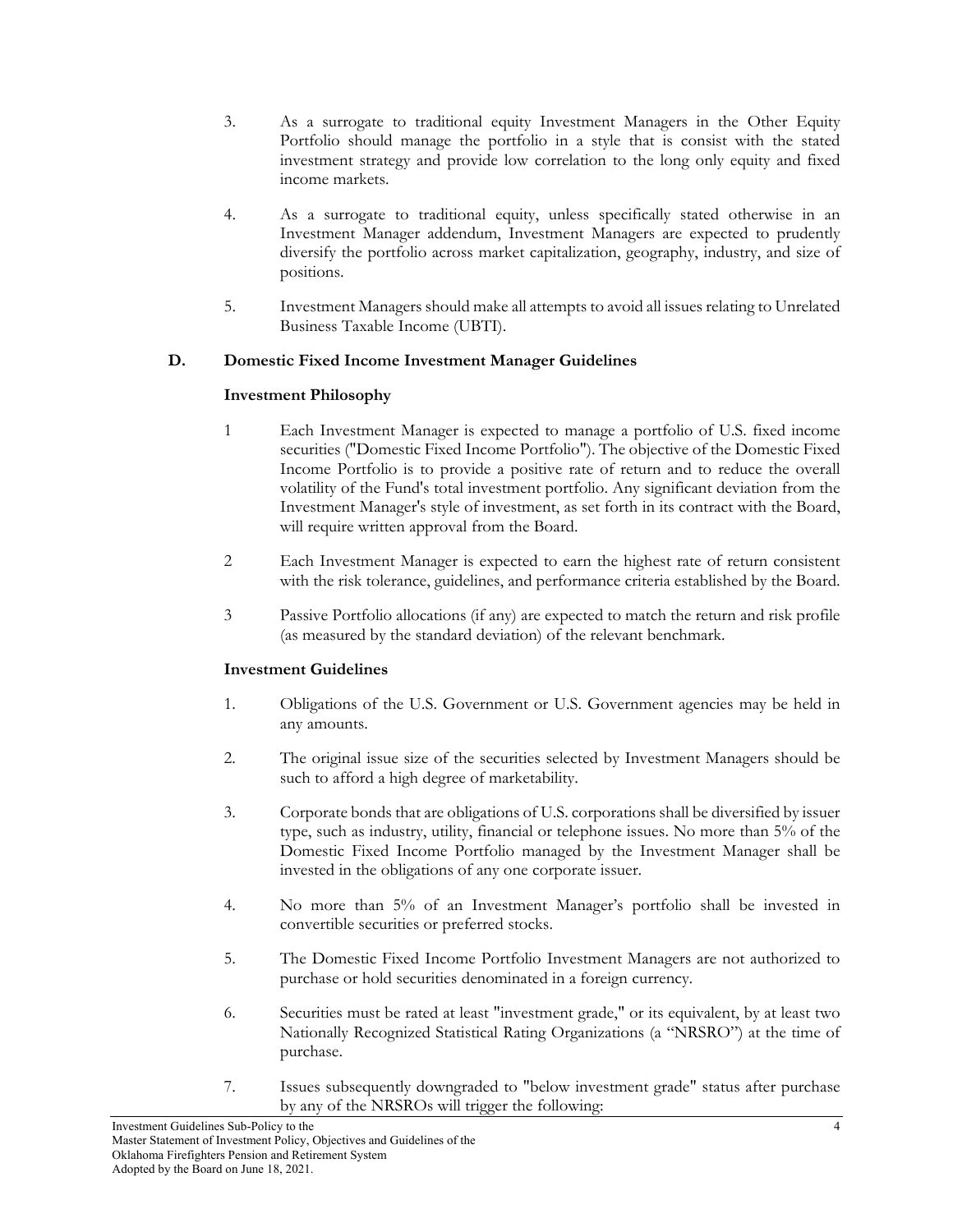- a. Immediate notification of the Executive Director; and
- b. A written recommendation outlining the security's "hold or disposition" strategy within 30 days.
- 8. The weighted average duration of an Investment Manager's Domestic Fixed Income Portfolio should not exceed 25% of the designated benchmark's duration.
- 9. The Domestic Fixed Income Portfolio Investment Managers are not authorized to utilize leverage.
- 10 The use of any derivative securities not defined in this section of the Sub-Policy by Domestic Fixed Income Portfolio Investment Managers is covered under Section VII.A. (General Policies – Derivatives) of the Investment Policy.

#### **E. Global Fixed Income Investment Manager Guidelines**

#### **Investment Philosophy**

- 1 Each Investment Manager is expected to manage a portfolio of global fixed income securities ("Global Fixed Income Portfolio"). The objective of this Portfolio is to provide a positive rate of return and to reduce the overall volatility of the Fund's total investment portfolio. Any significant deviation from the Investment Manager's style of investment, as set forth in its contract with the Board, will require written approval from the Board.
- 2 Each Investment Manager is expected to earn the highest rate of return consistent with the risk tolerance, guidelines, and performance criteria established by the Board.
- 3 Passive Portfolio allocations (if any) are expected to match the return and risk profile (as measured by the standard deviation) of the relevant benchmark.

- 1. The original issue size of the securities selected by Investment Managers should be such to afford a high degree of marketability.
- 2. Fixed income securities and cash in an Investment Manager's portfolio shall maintain a weighted average rating of A or better according to the methodology used by the Barclays Global Bond Indices.
- 3. Non-sovereign securities shall be limited to the following at the time of purchase:
	- a. No more than 40% of an Investment Manager's portfolio.
	- b. No more than 25% industry concentration in an Investment Manager's portfolio.
	- c. No more than 20% of an Investment Manager's portfolio shall be invested in a combination of non-agency mortgage-backed securities or asset-backed securities.
	- d. No more than 15% rated "below investment grade," or its equivalent, by all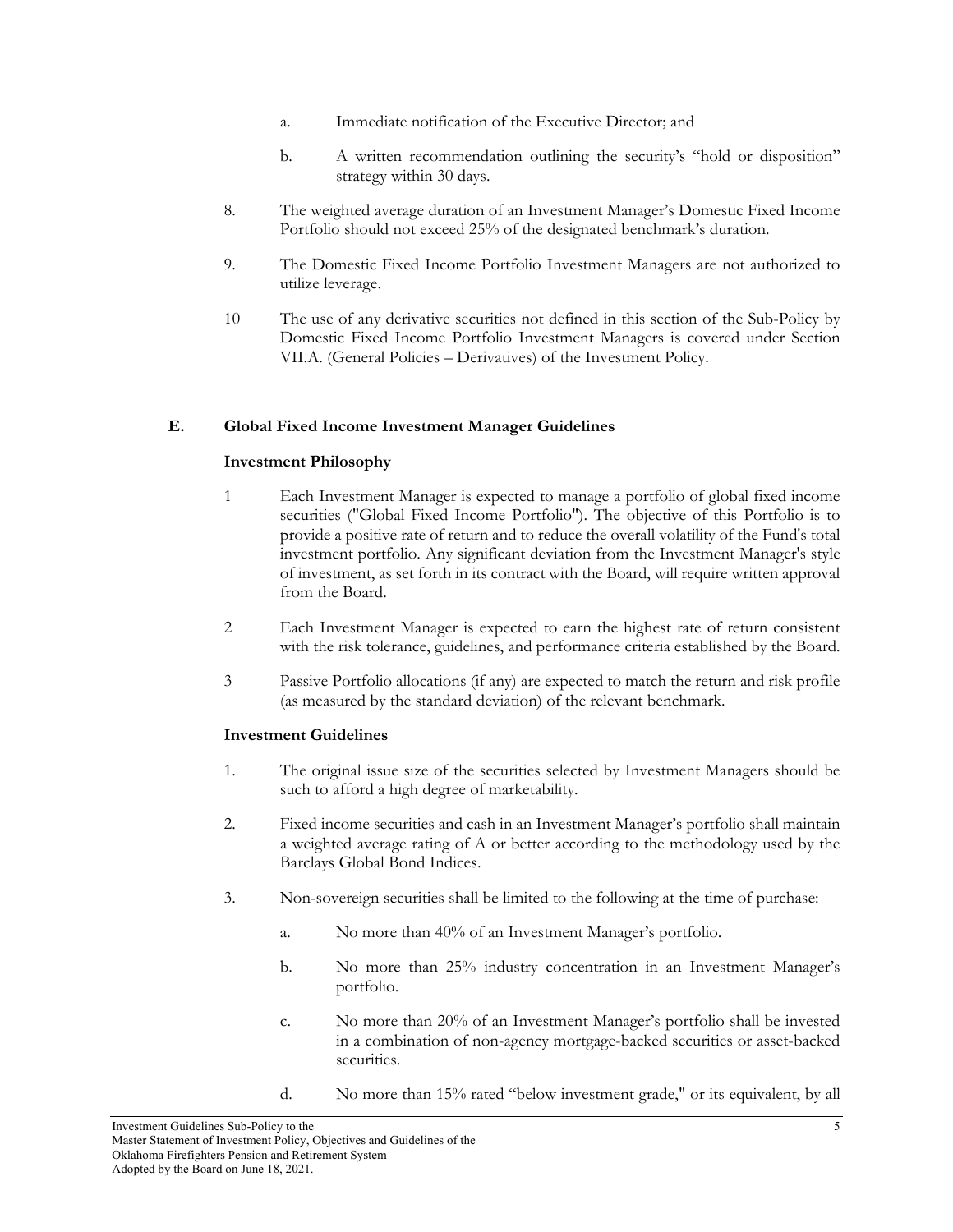NRSROs that provide such a rating of an Investment Manager's portfolio.

- e. No more than 5% of an Investment Manager's portfolio shall be invested in any one "investment grade" issuer.
- f. No more than 3% of an Investment Manager's portfolio shall be invested in any one "below investment grade" issuer.
- 4. Global Fixed Income Portfolio Investment Managers, at their discretion, may hedge all, some, or none of their portfolio's currency exposure. The Investment Manager may also cross hedge currency positions, but may not be net "short" any currency, or "long" more than 100% of their portfolio.
- 5. Investment Managers may utilize derivatives including forwards, futures, options, mortgage derivatives, structured notes, and swaps. Use of derivatives shall not modify the Global Fixed Income Portfolio's characteristics, such that the portfolio would be in violation of any other guidelines.
- 6. Investment Manager's shall have the authority to invest assets of their portfolio in one or more investment products sponsored or advised by the Investment Manager ("Investment Products"), with the understanding that the System will not pay any additional management fee for such investment, and provided any investment in such Investment Products are consistent with these guidelines and applicable provisions of ERISA.
- 7. The weighted average duration of an Investment Manager's Global Fixed Income Portfolio should not exceed 25% of the designated benchmark's duration.
- 8. The Global Fixed Income Portfolio Investment Managers are not authorized to utilize leverage.

## **F. Other Fixed Income Portfolio Guidelines**

## **Investment Philosophy**

- 1. Each Investment Manager is expected to manage a portfolio of securities that function as a fixed income equivalent portfolio ("Other Fixed Income Portfolio"). Any significant deviation from the Investment Manager's style of investment, as set forth in its contract with the Board, will require written approval from the Board.
- 2. The Other Fixed Income Portfolio may be implemented through the direct engagement of an Investment Manager and/or through a fund of funds approach. As such, the Other Fixed Income Portfolio may consist of a diverse set of strategies that are unrelated or have significantly different implementation and function within both the Fixed Income Portfolio and the overall Fund.
- 3. The primary emphasis of Investment Managers in the Other Fixed Income Portfolio should be to achieve positive absolute returns.

- 1. Investment Managers within the Other Fixed Income Portfolio will generally utilize some combination of the following securities and/or strategies:
	- a. Traditional equity and fixed income securities as well as currencies;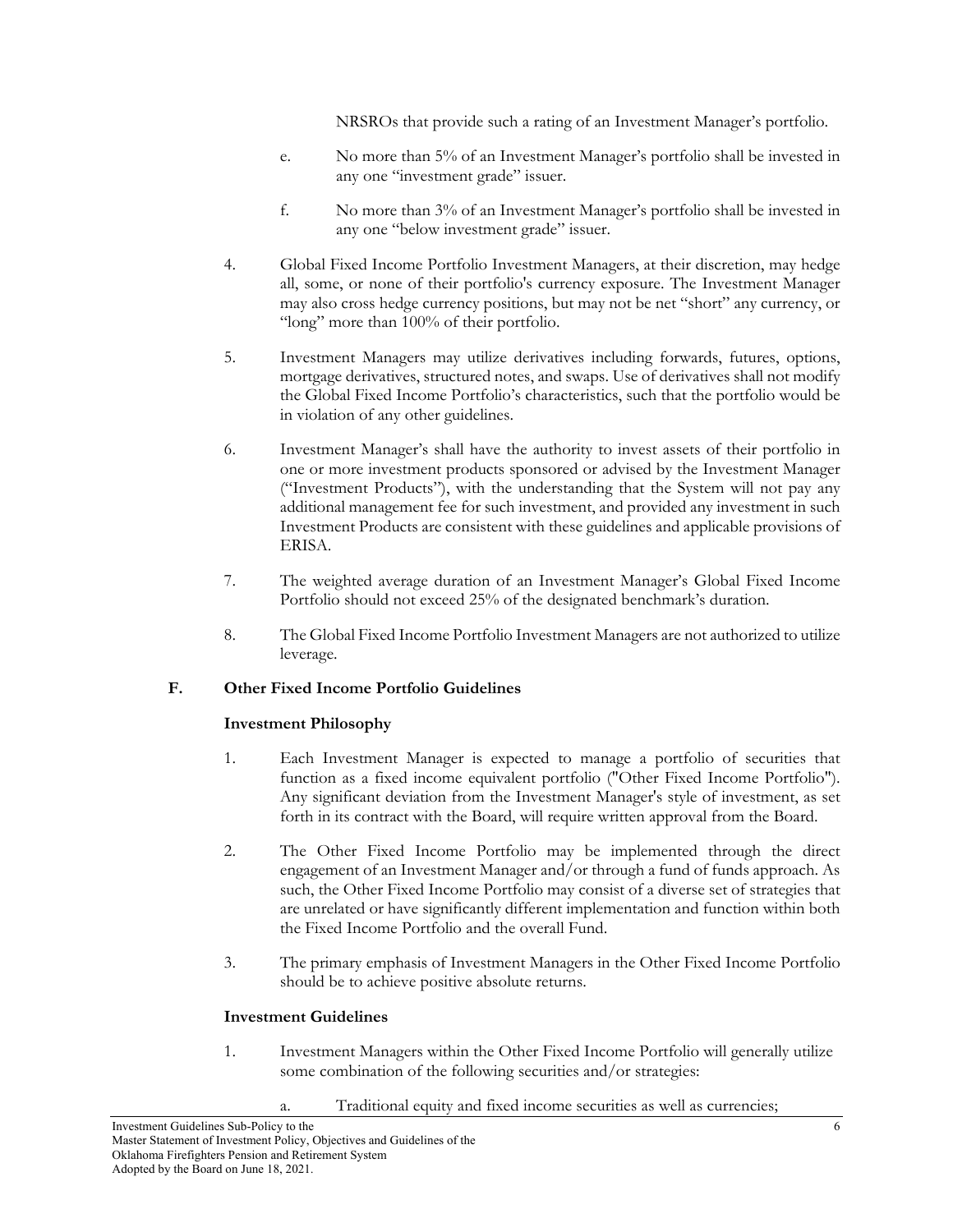- b. Short-Selling;
- c. Futures, options, and other derivatives;
- d. Leverage; and
- e. Illiquid securities.
- 2. If Other Fixed Income Equity Portfolio strategies are accessed through a fund of funds approach, each Investment Manager will have complete discretion to determine the proper asset allocation among fund strategies within the provisions of these guidelines.
- 3. As a surrogate to traditional fixed income, Investment Managers should manage the portfolio in a style that is consist with the stated investment strategy and provide low correlation to the long only equity and fixed income markets.
- 4. As a surrogate to traditional fixed income, unless specifically stated otherwise in an Investment Manager addendum, Investment Managers are expected to prudently diversify the portfolio across geography, industry, and size of positions.
- 5. Investment Managers should make all attempts to avoid all issues relating to Unrelated Business Taxable Income (UBTI).

## **G. Cash Investment Guidelines**

#### **Investment Philosophy**

- 1. The assets of the Fund may be held in cash, or U.S. Government Securities ("Cash Portfolio"), as set forth below, pending investment in other asset portfolios. The investment of cash by an Investment Manager or the Custodian should be consistent with the cash management guidelines for the Cash Portfolio.
- 2. The investment in this asset class is expected, through active management, to provide safety of principal, daily liquidity, and a competitive yield by investing in U.S. Government Securities.

- 1. The Cash Portfolio may consist of the following:
	- a. U.S. Treasury bills, notes and bonds;
	- b. Other obligations issued by the U.S. Government, its agencies and instrumentalities;
	- c. Repurchase agreements;
	- d. Money market mutual funds subject to SEC Rule 2a-7; and
	- e. Short-term collective investment funds and registered or private investment companies investing principally in fixed income or other debt securities and which have investment guidelines consistent with those contained herein.
	- f. All investments are limited to securities and other instruments issued after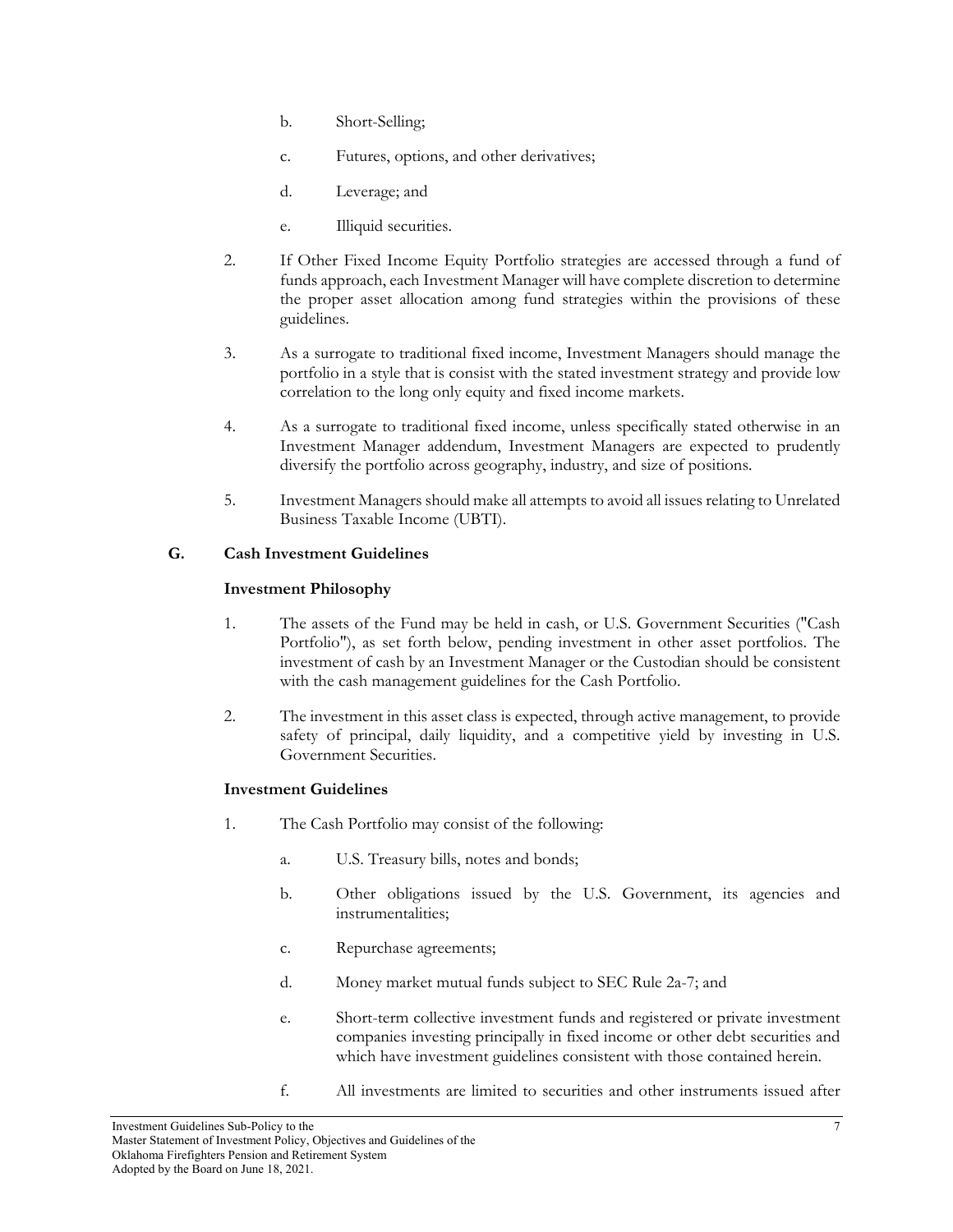July 18, 1984.

- 2. Repurchase Agreements within the Cash Portfolio are subject to the following credit restrictions and concentration limits:
	- a. All counterparties must have executed a written repurchase agreement.
	- b. The Board shall approve counterparties.
	- c. All repurchase transactions shall be collateralized initially at 102%, and counterparties shall be required to deliver additional collateral in the event the market value of the collateral falls below 100%.
	- d. The Investment Manager or Custodian must take possession of collateral either directly or through a third-party custodian.
	- e. The Investment Manager or Custodian may invest in repurchase agreements with counterparties approved by the Board.
	- 3. Other Investment Restrictions and Concentration Limits:
		- a. The maximum expected average time to receipt of principal of any single security will not exceed 397 days.
		- b. The average effective duration of the Cash Portfolio will not exceed 90 days.
		- c. The Cash Portfolio shall not be invested in detached derivative transactions such as futures, options, swaps, caps, or floor contracts or agreements. This restriction does not apply to instruments or securities that have detached derivatives embedded in them.
		- d. The Cash Portfolio will not be invested in inverse floaters, dual index notes, range notes, or any other instrument if the terms of which do not make nonpayment of interest in an event of default.
		- e. The Cash Portfolio will not be utilized for the lending of securities.

## **H. Real Estate Manager Guidelines**

## **Investment Philosophy**

- 1. Each Investment Manager is expected to manage a diversified portfolio of core or value added real estate ("Real Estate Portfolio"). The majority of investments in the Real Estate Portfolio shall be 100% fee ownership of properties, *provided however*, that other transaction structures may be used, including equity joint ventures, participating mortgages, and other hybrid debt-equity arrangements. Any significant deviation from the Investment Manager's investment style, as set forth in its contract with the Board, will require written approval from the Board.
- 2. The Investment Manager is expected to earn the highest rate of return consistent with the risk tolerance, guidelines, and performance criteria established by the Board. It is expected that the income component will comprise the majority of the portfolio's total return.
- 3. Assets are expected to be held for a medium to long-term holding period, *provided*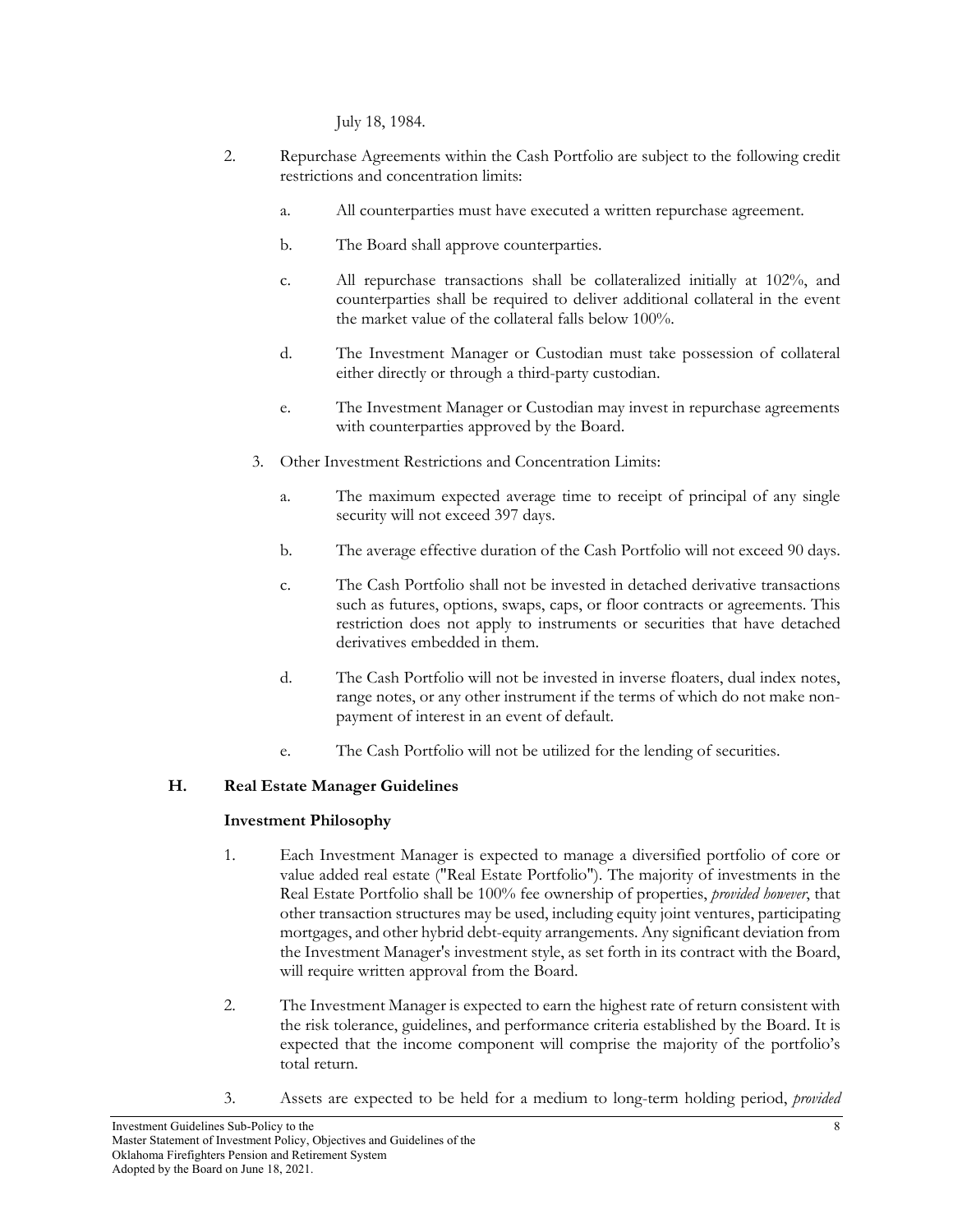*however*, that an individual asset may be disposed of when it is considered to have "peaked" in value or for other reasonable portfolio management reasons.

#### **Investment Guidelines**

- 1. The Investment Manager will broadly diversify investments in the Real Estate Portfolio according to geographic location, property type, size, and number of properties.
- 2. The Real Estate Portfolio shall consist mainly of the following property types: office, warehouse, retail, multi-family residential, and industrial.
	- a. Strategies considered part of the core Real Estate Portfolio shall be comprised primarily of improved properties with stabilized occupancies.
	- b. Strategies considered part of the value added Real Estate Portfolio shall be comprised primarily of properties that can be improved upon and where occupancy can be increased.
- 3. While there are no percentage limits with regard to property type, the Investment Manager should use prudent investment judgment, under the circumstances, with regard to diversification based on property type.
- 4. The base currency of the Real Estate Portfolio shall be U.S. Dollars. The cash assets of the Real Estate Portfolio may be invested in short-term fixed income investments (cash equivalents). These securities may be denominated in U.S. dollars or other major foreign currencies. Should fixed income investments exceed 10% of the total Real Estate Portfolio for greater than a calendar quarter, the Investment Manager will notify the Board in writing.
- 5. The prudent use of leverage will be allowed in the Real Estate Portfolio. In general, third party leverage should not exceed 30% of the total of the core Real Estate Portfolio's gross asset value or 50% of the total of the value added Real Estate Portfolio's gross asset value.
- 6. Development will generally not be undertaken in the core Real Estate Portfolio. However, development will be allowed if it is ancillary to an existing investment (i.e. the expansion of an existing retail property). In addition, a limited number of new developments, not to exceed five percent (5%), may be undertaken to achieve asset portfolio construction objectives.
- 7. Notwithstanding anything in this Section H to the contrary, the System may invest directly in real estate, either 100% owned or through joint ventures or other coinvestment vehicles, for the purpose of (i) generating return through income and capital appreciation competitive with institutional grade properties within the greater Oklahoma City market,; and (ii) providing office space for the System.
- 8. The use of any derivative securities not defined in this section of the Sub-Policy by Core Real Estate Portfolio Investment Managers is covered under Section VII.A. (General Policies – Derivatives) of the Investment Policy.

#### **I. Pooled Investment Fund Guidelines**

The following guidelines shall apply to the System's investment in any pooled investment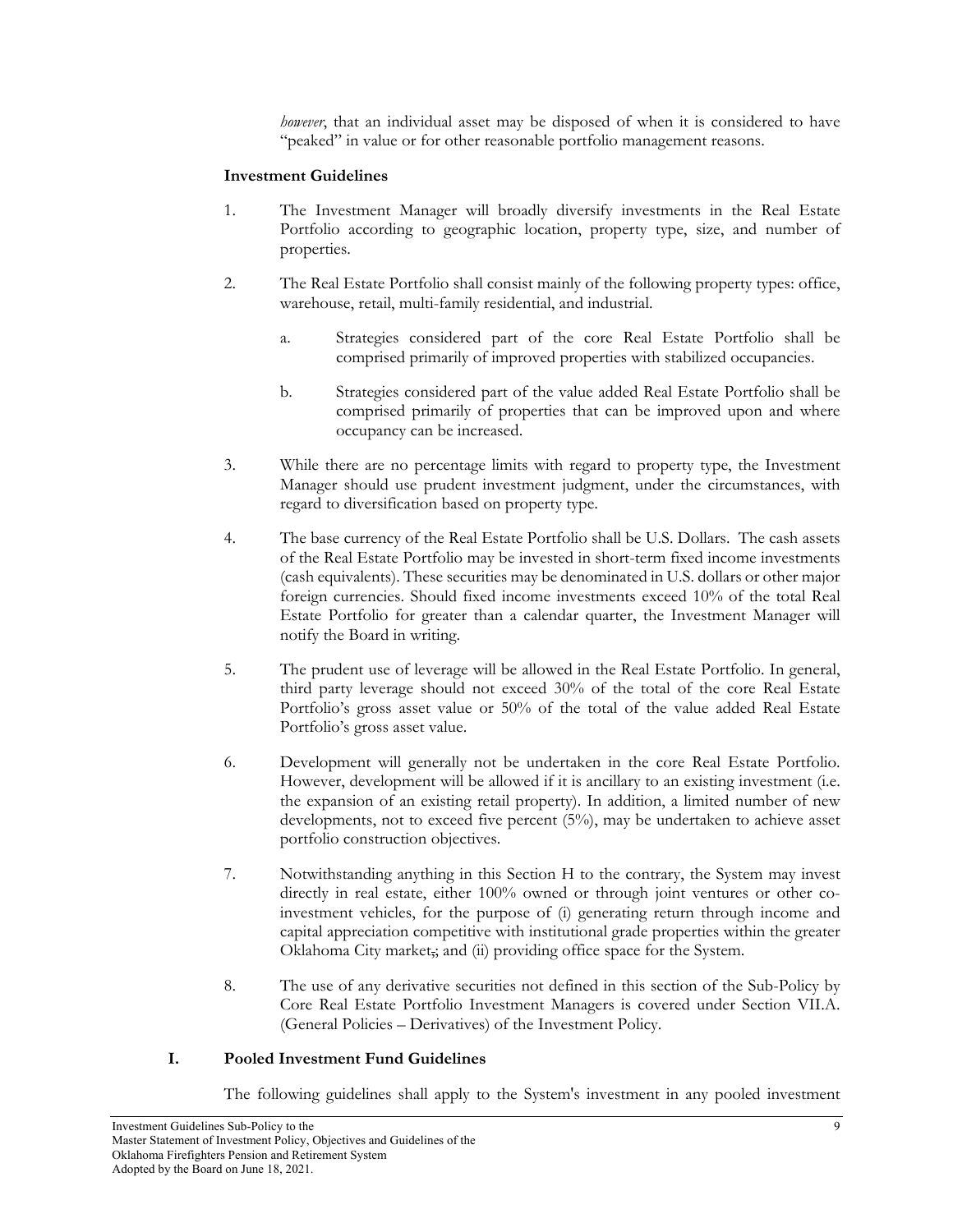vehicles ("Pooled Investment Funds"), where the System invests in the Pooled Investment Fund on the advice of the Investment Consultant or as determined by the Board. In such cases, there will typically be an investment manager agreement, or other relationship, between the Pooled Investment Fund and an Investment Manager for the Pooled Investment Fund (a "Fund Manager"). The Fund Manager of a Pooled Investment Fund will not typically enter into an investment manager agreement with the System.

#### **Investment Philosophy**

- 1. For purposes of these guidelines, Pooled Investment Funds may include, but are not limited to, limited partnerships, commingled funds, collective trusts, mutual funds, exchange-traded funds, and structured investment products.
- 2. The System may invest in Pooled Investment Funds in any asset class for a number of reasons including:
	- a. To access passive investment strategies;
	- b. To access markets or strategies with limited liquidity, specialized structures, or that represent unique investment opportunities; and
	- c. To realize cost savings, or where establishing a separate account is either not feasible or advisable from a risk perspective.
- 3. Each Pooled Investment Fund is expected to earn the highest possible rate of return consistent with its stated strategy. Pooled Investment Funds will be evaluated on substantially the same basis as Investment Managers. As such, when feasible, each Pooled Investment Fund will be evaluated against the risk tolerance, guidelines, and performance criteria established by the Board.

- 1. Pooled Investment Funds are governed by separate documents (prospectus, offering agreement, etc.) ("Documents"), which may include investments not expressly permitted in this Investment Policy but that are consistent with the long-term objectives of the System. In the event of investment by the System into a Pooled Investment Fund, the governing Documents of the Pooled Investment Fund shall be treated as an addendum to the Investment Policy. However, the Board will generally select Pooled Investment Funds that are expected to comply within the overall aggregate Investment Policy guidelines.
- 2. The Board will give special consideration when evaluating investment in a Pooled Investment Fund structure that has limited liquidity and/or a "lock-up" period with no liquidity. It is also recognized these types of structures may have higher fees and demonstrate highly variable returns over short periods of time. As such, the Board shall consider special criteria including, but not limited to, the following in the evaluation of any Pooled Investment Fund in this sub-category:
	- a. The tenure, expertise and track record of the underlying Investment Manager;
	- b. The diversification potential of the Pooled Investment Fund relative to other portfolio investments;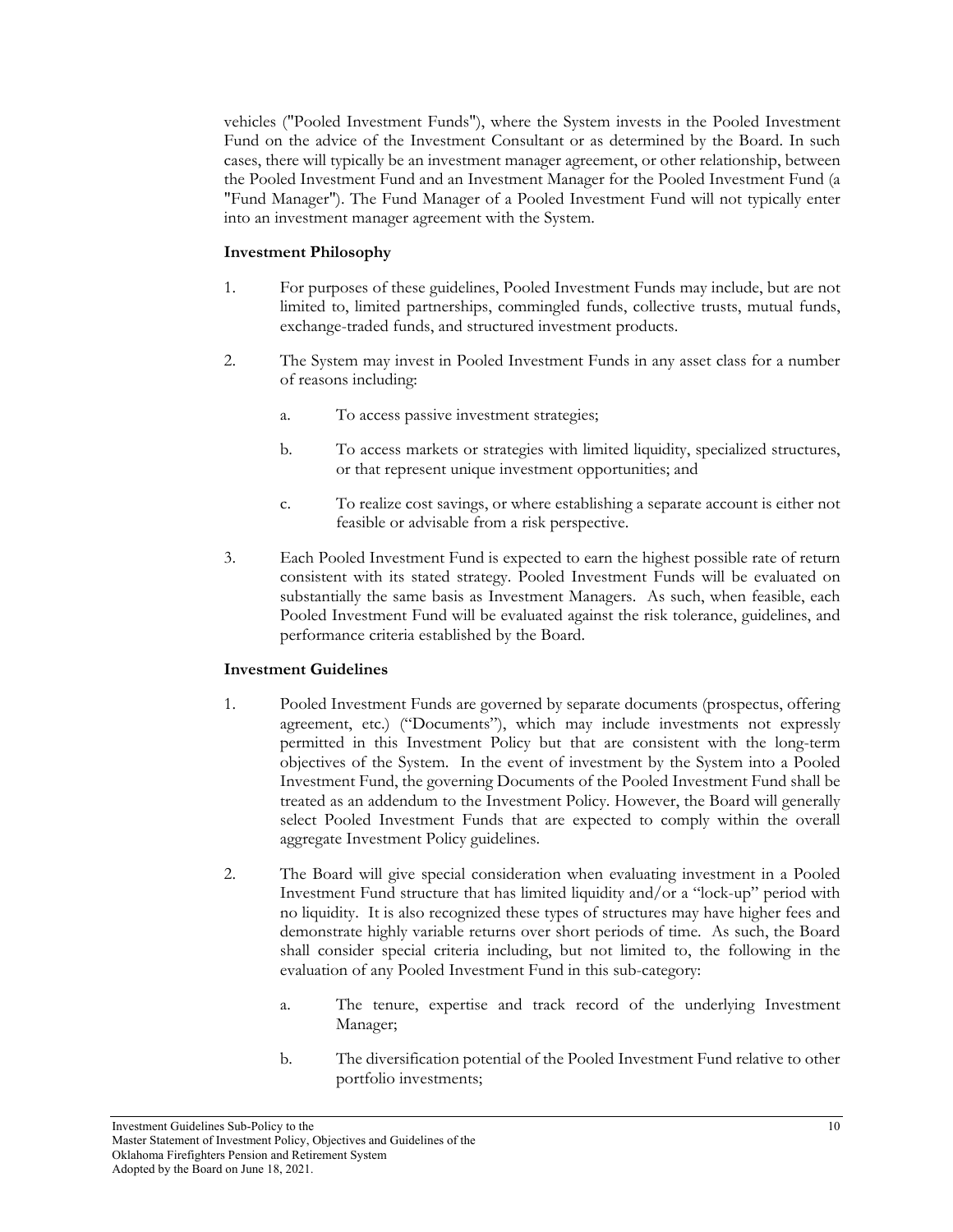- c. The risk control provisions of the Pooled Investment Fund;
- d. The liquidity provisions of the Pooled Investment Fund;
- e. The use of leverage or other means of return enhancement by the Pooled Investment Fund; and
- f. The fees and potential conflicts of interest associated with the Pooled Investment Fund.
- 3. When investing in Pooled Investment Funds that may have issues relating to Unrelated Business Taxable Income (UBTI), the System will invest in the sub-vehicle of the Pooled Investment Fund (if available) that is structured to minimize or eliminate the impact of UBTI.

## **J. Other Asset Strategy Guidelines**

Due to the expanding nature of global capital markets and the opportunity sets that they offer, the System may access other asset classes and/or strategies ("Other Asset Strategy Portfolio") that are not specifically defined in this Investment Policy. These Other Asset Strategy Portfolios may not only often serve as surrogates for other defined asset classes but may also represent new or unique investment opportunities.

It is expected that most of the Other Asset Strategy Portfolio investments considered by the Board will fall under the Pooled Investment Fund guidelines section of this policy. However, if the System makes an investment that does not qualify as a Pooled Investment Fund and does not fit into one of the previously defined asset classes, this Investment Policy could be expanded to include a new asset class section with a distinct investment philosophy and investment guidelines.

#### **III. Investment Manager Performance Evaluation**

- **A.** The Investment Consultant shall monitor the Investment Manager's performance on a monthly basis to ensure that the Investment Manager's performance is meeting or exceeding the portfolio objectives described below.
- **B.** The Investment Consultant, along with the Board, shall conduct evaluations of each Investment Manager on a quarterly basis. The quarterly evaluation shall include, but not be limited to, a review of the following:
	- 1. The Investment Manager's organizational structure, process and philosophy and personnel changes to ensure the consistency of these items over time;
	- 2. The Investment Manager's performance relative to the Performance Criteria described below;
	- 3. The Investment Manager's adherence to its specific style of management (i.e. growth, value, etc.); and
	- 4. The Investment Manager's adherence to the System's Policies.
- **C.** An Investment Manager who fails to meet expectations in any of the areas mentioned in paragraphs A and B above may, at the recommendation of the Investment Consultant, be placed on the Watch List. An Investment Manager who meets its objectives can still be placed on the Watch List in the event of any material change including, but not limited to: